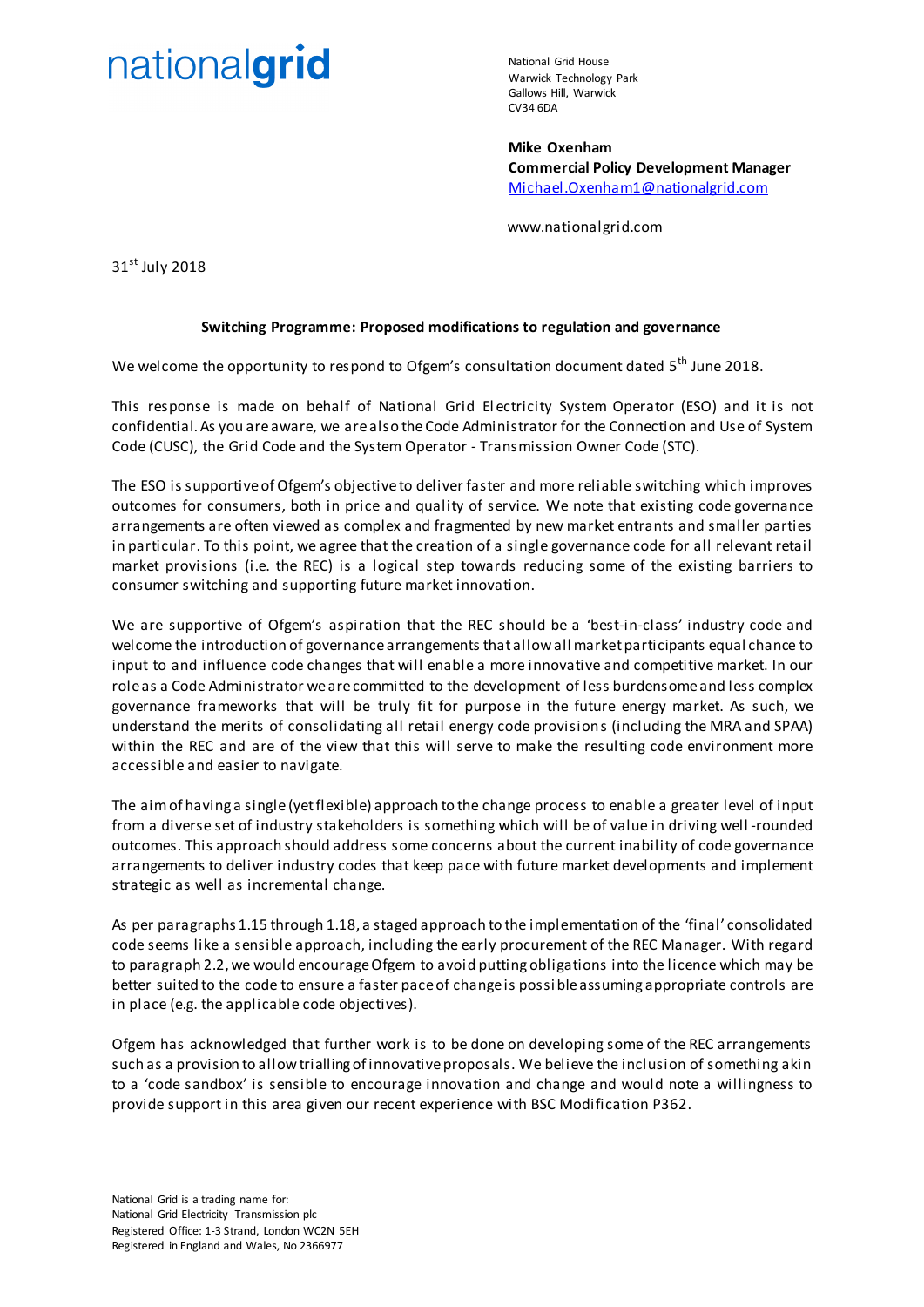Furthermore, we would be happy to share with Ofgem any insights from our new Code Change Journey<sup>1</sup> which may be relevant to code structure and governance arrangements, and we would welcome a discussion on feedback to this consultation (if Ofgem feel this would be appropriate) to input into our own thinking on improvements to the codes currently administered by National Grid ESO.

We have chosen not to respond to all of the consultation questions as some are specific to energy suppliers and the technical requirements and systems that will support the REC and the delivery of the Switching Programme. We have instead responded to those questions (in Appendix 1) where our experience as a code party and/or a Code Administrator might provide useful input into the development of the REC.

If you would like to discuss or have any questions please contact Sarah York (Commercial Analyst) in the first instance a[t Sarah.York@nationalgrid.com](mailto:Sarah.York@nationalgrid.com).

Kind Regards

[EMAIL]

 $\overline{a}$ 

Mike Oxenham Commercial Policy Development Manager

 $^{\rm 1}$  The ESO Code Governance Team is undertaking an exercise to map the journey customers go through when navigating governance processes for the codes which we administer. Thecustomer journey mapping exercise seeks to identify where improvements can be made and this will be done by working with customers to understand their experiences and future needs.